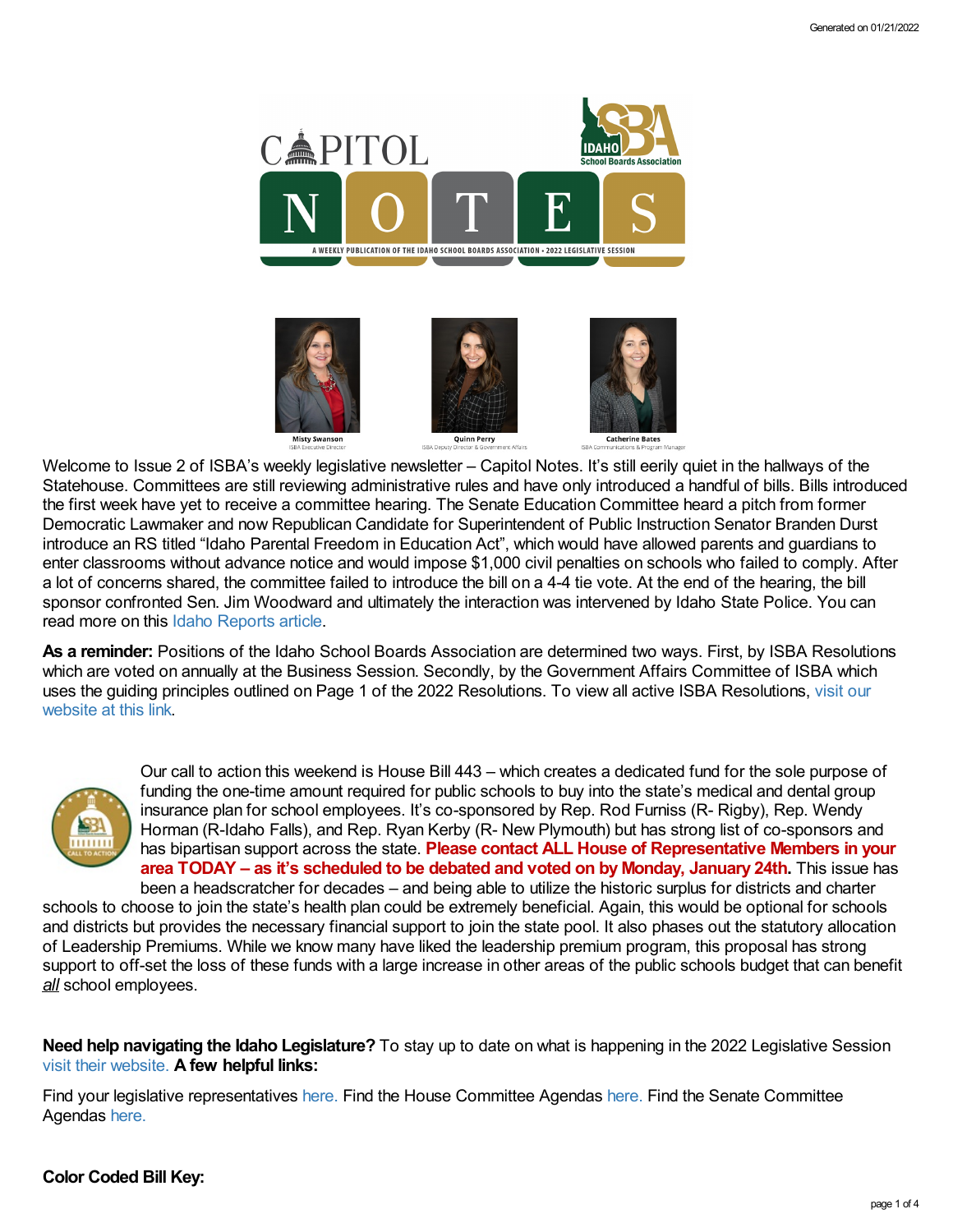## **Tracking:** Monitoring - Impact | **H [0444](https://legislature.idaho.gov/sessioninfo/2022/legislation/H0444/) | Amends 2021 session law to extend a sunset date to July 1, 2023.**

**Introduced:** 01/18/2022 | **Last Action:** Jan 19, 2022 - Reported Printed and Referred to Judiciary, Rules & Administration

**Our Position:** Support

## **Staff Analysis:**

ISBA Supports this legislation. This legislation extends the "sunset" - also known as the 'repeal' date - of the Coronavirus Liability Immunity Act. It protects school districts and charter schools from litigation that arise out of COVID-19 infections. Since it's original passage during the Extraordinary Session of 2020, they have extended the sunset date at least once. This legislation extends it until July 1, 2023, extending it from July 1, 2022.

**Tracking:** Urgent | **H [0443](https://legislature.idaho.gov/sessioninfo/2022/legislation/H0443/) | Adds to existing law to create the Public School Health Insurance Fund.**

**Introduced:** 01/18/2022 | **Last Action:** Jan 21, 2022 - Read second time; Filed for Third Reading

**Our Position:** Support

## **Staff Analysis:**

**ISBA supports this bill and it requires an urgent call to action!** This legislation creates a dedicated fund for the purpose of funding the one-time amount required for public schools to buy in to the state's medical and dental insurance plan. The creation of the fund does not *require* school districts and charter schools to buy-in to the plan, but creates the necessary resources to do so if you choose. Schools and districts would have two-years to utilize these funds to join the state pool. This has broad support from the Education Stakeholder groups, and is a recommendation from Governor Little. It also has a strong list of bi-partisan co-sponsors. It is heavily opposed by private insurance companies. ISBA has long advocated for the resources necessary for schools to join the state insurance pool - and this would create the opportunity for you to do that. It does also phase out the leadership premium allocation, which we know many have liked. However, it has strong support to offset the loss of these funds with a larger increase in other areas of the public schools budget that can benefit *all* employees. It was fast-tracked through the House committee and will likely be debated and voted on by **Monday, January 24th. Please, call or email House [Members](https://legislature.idaho.gov/house/membership/) in your region today.**

**Tracking:** Monitoring - Impact | **S [1226](https://legislature.idaho.gov/sessioninfo/2022/legislation/S1226/) | Adds to existing law to establish the self-directed learner designation.**

**Introduced:** 01/18/2022 | **Last Action:** Jan 19, 2022 - Reported Printed; referred to Education

**Our Position:** Support

#### **Staff Analysis:**

ISBA supports this legislation. This legislation - sponsored by Senate Education Chairman Sen. Steven Thayn (R-Emmett) - allows students to request and teachers to designate students as a "self-directed learner." It's a mastery-type bill that says students can have more flexibility in their day to day schedule, but it would still require them to meet the school or district's graduation requirements. It provides a lot of latitude to teachers and districts to ensure this happens. The biggest piece is that students who are designated are still counted as a 1.0 Full Time Equivalent – so it has no impact on your budget.

**Tracking:** Monitoring - Impact | **H [0438](https://legislature.idaho.gov/sessioninfo/2022/legislation/H0438/) | Amends existing law to revise provisions regarding filling vacant school trustee positions following a recall or resignation resulting from a recall petition.**

**Introduced:** 01/13/2022 | **Last Action:** Jan 14, 2022 - Reported Printed and Referred to State Affairs

**Our Position:** Neutral

**Staff Analysis:**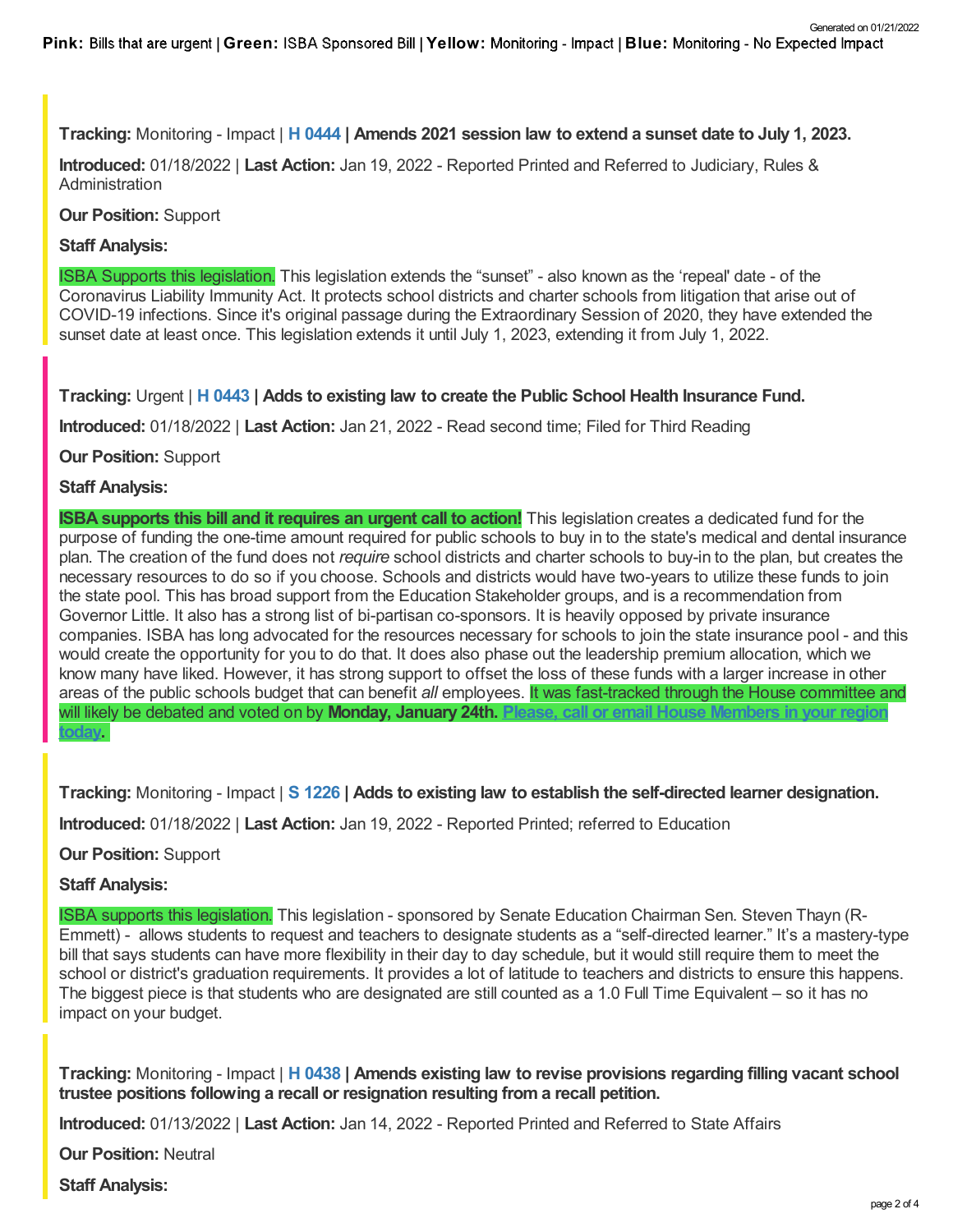This concept - similar to HB350 from the 2021 Session - changes how vacancies are filled following a successful recall election or resignations following the filing of a recall petition. If there is an election date (using the 4 dates for school districts) within 85 days, the vacated seat will remain vacant unfilled until that election. If it is *within* 100 days of an election, the seat shall also remain vacant until the election, in which that newly elected trustee will serve the remainder of that zone's term (unless that zone was already up for re-election on that date, in which they'll fill out the next full term). If more than one trustee is recalled and the Board no longer has a quorum, the county commission will step-in to appoint only one member so that the Board can conduct it's business until the next election. If it's more than 100 days to the next election, the Board may appoint a temporary trustee until a new trustee is elected at the next possible election. While we have concerns about the complications of this legislation, the ISBA GAC voted to remain neutral, as we believe that citizens can and should be involved in the process of electing trustees from their respective communities. In addition, school board members are one of the few - if not only - public bodies that appoints vacant seats [themselves.](https://legislature.idaho.gov/sessioninfo/2022/standingcommittees/HSTA/) If you want to express your thoughts or sign up to testify, contact: House State Affairs **Committee.** Generated on 01/21/2022

Tracking: Urgent | H [0437](https://legislature.idaho.gov/sessioninfo/2022/legislation/H0437/) | Adds to existing law to provide for the adoption of the content standards prepared by **the 2020-2021 content standards review committees.**

**Introduced:** 01/13/2022 | **Last Action:** Jan 14, 2022 - Reported Printed and Referred to Education

**Our Position:** Oppose

#### **Staff Analysis:**

This legislation would force the State Board of Education - by July 1, 2022 - to adopt and incorporate the draft of the Idaho content stands for English Language Arts and Literacy, Math, and Science prepared by the 2020 - 2021 standards review committee which was completed July 13, 2021. It would also state that each school district and charter school boards have until June 30, 2024 to incorporate curricular materials that correspond with these new content standards. Based on 2022 ISBA Resolution No. 5, the ISBA is opposed to this legislation. The ISBA is not **opposed to a review and proposed revision of content standards, but without an independent review of the** changes in the proposed revision, it could create fiscal instability and wreck havoc on our educators ability to **implement the standards. Content standards drive everything at the local level from curricular materials adoption, to teacher professional development, and assessments. The ISBA respectfully requests a thorough analysis about what has changed within each content section, and once determined, requests an appropriate** time frame and financial resources for school districts and charter schools to implement these new standards in **a predictable and stable manner. Who to contact: House Education [Committee.](https://legislature.idaho.gov/sessioninfo/2022/standingcommittees/HEDU/)**

Tracking: Urgent | HCR [0027](https://legislature.idaho.gov/sessioninfo/2022/legislation/HCR027/) | States findings of the Legislature and rejects certain rules of the State Board of **Education relating to Idaho content standards.**

**Introduced:** 01/13/2022 | **Last Action:** Jan 14, 2022 - Reported Printed and Referred to Education

#### **Our Position:** Oppose

#### **Staff Analysis:**

This concurrent resolution would reject - in their entirety - Idaho's content standards for English Language Arts, Math, and Science. It was introduced and is paired with HB437. **Based on 2022 ISBA Resolution No. 5, the ISBA is** opposed to this rejection. The ISBA is not opposed to a review and proposed revision of content standards, but without an independent review of the changes in the proposed revisions, it could create fiscal instability and **wreck havoc on our educators ability to implement the standards. Content standards drive everything at the local level from curricular materials adoption, to teacher professional development, and assessments. The ISBA respectfully requests a thorough analysis about what has changed within each content section, and once determined, requests an appropriate time frame and financial resources for school districts and charter schools to implement these new standards in a predictable and stable manner. Who to contact: House Education [Committee.](https://legislature.idaho.gov/sessioninfo/2022/standingcommittees/HEDU/)**

**Tracking:** Monitoring - Impact | **H [0436](https://legislature.idaho.gov/sessioninfo/2022/legislation/H0436/) | Amends existing law to revise the individual and corporate income tax rate and to provide for an income tax rebate.**

**Introduced:** 01/12/2022 | **Last Action:** Jan 21, 2022 - Introduced, read first time; referred to: Local Government &